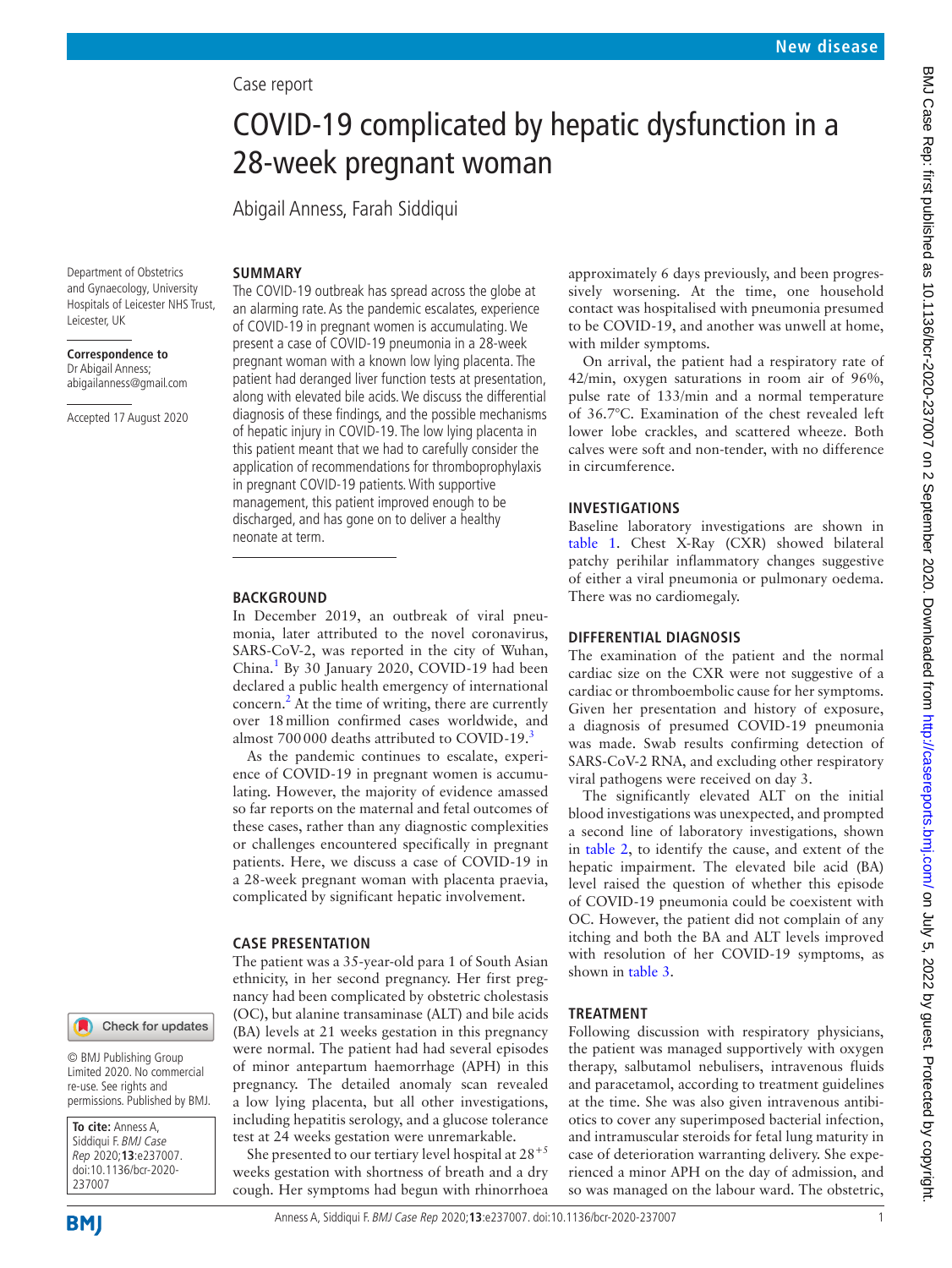<span id="page-1-0"></span>

| Table 1<br><b>Baseline laboratory investigations</b> |        |                                             |  |  |  |  |
|------------------------------------------------------|--------|---------------------------------------------|--|--|--|--|
|                                                      | Result | Normal third trimester values <sup>22</sup> |  |  |  |  |
| $Hb$ (q/L)                                           | 128    | $95 - 150$                                  |  |  |  |  |
| WCC $(x10^9/L)$                                      | 6.6    | $5.6 - 16.9$                                |  |  |  |  |
| Neutrophils $(x109/L)$                               | 5.21   | $3.9 - 13.1$                                |  |  |  |  |
| Lymphocytes $(x109/L)$                               | 1.16   | $1.0 - 3.6$                                 |  |  |  |  |
| Platelets $(xx109/L)$                                | 157    | 146-429                                     |  |  |  |  |
| Creatinine (µmol/L)                                  | 53     | $35 - 80$                                   |  |  |  |  |
| ALT (U/L)                                            | 571    | $2 - 25$                                    |  |  |  |  |
| Albumin (g/L)                                        | 38     | $23 - 42$                                   |  |  |  |  |
| Total bilirubin (umol/L)                             | 13     | $1.7 - 18.8$                                |  |  |  |  |
| CRP (mg/L)                                           | 60     | $0.4 - 8.1$                                 |  |  |  |  |

Abnormal results highlighted in bold.

ALT, alanine transaminase; CRP, C reactive protein; Hb, haemoglobin; WCC, white cell count.

anaesthetic, neonatal, respiratory and intensive care teams were all involved with decisions regarding her care. As she experienced no subsequent vaginal bleeding, and her clinical course was improving, she was given low molecular weight heparin (LMWH) from day 2, in line with the Royal College of Obstetricians and Gynaecologists guidance on thromboprophylaxis for pregnant COVID-19 patients.<sup>[4](#page-2-3)</sup>

#### **OUTCOME AND FOLLOW-UP**

With supportive management, this patient's condition improved over the course of several days. Resolution of the abnormal laboratory investigations is shown in [table](#page-1-2) 3.

She was discharged home on day 4 and advised to self-isolate. Given the history of recurrent episodes of APH in the context of a placenta praevia, we did not discharge her with anticoagulants. Her ongoing pregnancy was complicated by one further episode of minor APH at 31 weeks. An ultrasound for placental location at 32 weeks gestation showed the placenta was no longer low lying, but the foetus was noted to be macrosomic. Her HbA1c and fasting glucose level were both subsequently found to be raised, and she was diagnosed with gestational diabetes mellitus (GDM), which was managed with metformin therapy. She went on to deliver a healthy  $3200g$  infant by forceps at  $39^{+1}$  weeks gestation following an induction of labour.

#### **DISCUSSION**

As the COVID-19 pandemic continues to unfold, evidence regarding its effect on pregnant women is continuing to

<span id="page-1-1"></span>

| <b>Table 2</b> Second line laboratory investigations |                 |                                             |  |  |  |  |
|------------------------------------------------------|-----------------|---------------------------------------------|--|--|--|--|
|                                                      | Result          | Normal third trimester values <sup>22</sup> |  |  |  |  |
| LDH (U/L)                                            | 194             | $82 - 524$                                  |  |  |  |  |
| GGT (U/L)                                            | 34              | $3 - 26$                                    |  |  |  |  |
| BA (µmol/L)                                          | 53              | $0 - 11.3$                                  |  |  |  |  |
| APTT (s)                                             | 36.2            | $24.7 - 35.0$                               |  |  |  |  |
| PT(s)                                                | 13.5            | $9.6 - 12.9$                                |  |  |  |  |
| <b>INR</b>                                           | 1.0             |                                             |  |  |  |  |
| Mitochondrial antibody                               | <b>Negative</b> |                                             |  |  |  |  |
| Smooth muscle antibody                               | Negative        |                                             |  |  |  |  |
| CMV IgM                                              | Not detected    |                                             |  |  |  |  |

Abnormal results are highlighted in bold.

APTT, activated partial thromboplastin time; BA, bile acids; CMV, cytomegalovirus; GGT, gamma-glutamyl transpeptidase; INR, international normalised ratio; LDH, lactate dehydrogenase; PT, prothrombin time.

<span id="page-1-2"></span>

| Resolution of abnormal laboratory investigations<br>Table 3                                                             |       |                 |       |       |       |                |
|-------------------------------------------------------------------------------------------------------------------------|-------|-----------------|-------|-------|-------|----------------|
|                                                                                                                         | Day 1 | Day $1+6$ hours | Day 2 | Day 3 | Day 4 | Day 13         |
| Plt $(x10^9/L)$                                                                                                         | 157   | 139             |       | 160   | 200   | 345            |
| ALT (U/L)                                                                                                               | 571   | 481             | 330   | 232   | 162   | 24             |
| BA (µmol/L)                                                                                                             |       | 53              | 13    | 11    | 21    | $\overline{7}$ |
| CRP (mg/L)                                                                                                              | 60    | 54              | 40    | 18    | 12    |                |
| ALT, alanine transaminase; BA, bile acids; CRP, C reactive protein; Plt, Platelets.                                     |       |                 |       |       |       |                |
|                                                                                                                         |       |                 |       |       |       |                |
| accumulate. We present a case of COVID-19 in the third<br>trimester of pregnancy, complicated by severe hepatic impair- |       |                 |       |       |       |                |

ment. As with most other cases of COVID-19 reported in the literature,<sup>[5 6](#page-2-4)</sup> this patient presented with symptoms in the third trimester of pregnancy. Our patient was of South Asian ethnicity, a risk factor known to be associated with the need for hospitalisation.<sup>46</sup> She presented with dyspnoea and a respiratory rate of 42/min at rest, meeting the WHO criteria for severe category disease (see [table](#page-1-3) 4). Pre-existing diabetes mellitus or GDM is present in around 13% of women with confirmed SARS-CoV-2 infection in pregnancy.<sup>6</sup> While our patient was not diagnosed with GDM in her first pregnancy, or at the time of presentation with COVID-19 in this gestation, she did subsequently develop GDM following her recovery.

Immune adaptation to pregnancy is highly complex and not yet completely understood. Data suggest that there is a shift away from cell-mediated immunity, towards a humoral response,<sup>[7](#page-2-6)</sup> but it is unclear if this renders the mother more susceptible to viral infections, since it appears to also be a dynamic modulation which differs according to the pathogen involved, and the stage of pregnancy.<sup>8</sup> Maternal oxygen consumption is increased due to the raised metabolic rate, and the elevation of the diaphragm due to the gravid uterus reduces functional residual capacity.<sup>[9](#page-2-8)</sup> Together, these changes may exacerbate hypoxic sequelae arising from pathological processes such as respiratory infections.

Despite this apparent physiological disadvantage, current evidence suggests that pregnant women are not more likely to contract COVID-19 than the general population.<sup>[4](#page-2-3)</sup> A recent systematic review<sup>[5](#page-2-4)</sup> of 2567 cases of COVID-19 in pregnancy reported 7% of cases required admission to the intensive care unit (ICU), 3.4% required mechanical ventilation and mortality of <1%, which compares favourably with figures for a general adult population.<sup>10</sup> In addition, compared with women infected with other coronaviruses, SARS and Middle East respiratory syndrome, pregnant women affected by COVID-19 are also less likely to require ICU admission or mechanical ventilation.<sup>11</sup> The mechanisms by which pregnant women seem to be shielded from the most serious complications of COVID-19 are currently not yet understood.

Our patient presented with an ALT level of 571. Hepatic dysfunction occurs in up to  $53\%$  of cases of COVID-19,<sup>12</sup> and is generally accepted as a poor prognostic factor.[13–16](#page-2-12) Wang *et* 

<span id="page-1-3"></span>

| <b>Table 4</b> WHO diagnostic criteria for severe and critical level<br>COVID-19 infection <sup>10</sup> |                                       |  |  |
|----------------------------------------------------------------------------------------------------------|---------------------------------------|--|--|
| Severe disease (13.8% of population)                                                                     | Critical disease (6.1% of population) |  |  |
| <b>Dyspnoea</b>                                                                                          | Requiring mechanical ventilation      |  |  |
| Respiratory frequency ≥30/min                                                                            | Septic shock                          |  |  |
| Blood oxygen saturation $\leq$ 93%                                                                       | Multiple organ dysfunction/failure    |  |  |
| PaO <sub>2</sub> /FiO <sub>2</sub> ratio < 300                                                           |                                       |  |  |
| Lung infiltrates > 50% of the lung field<br>within 24-48 hours                                           |                                       |  |  |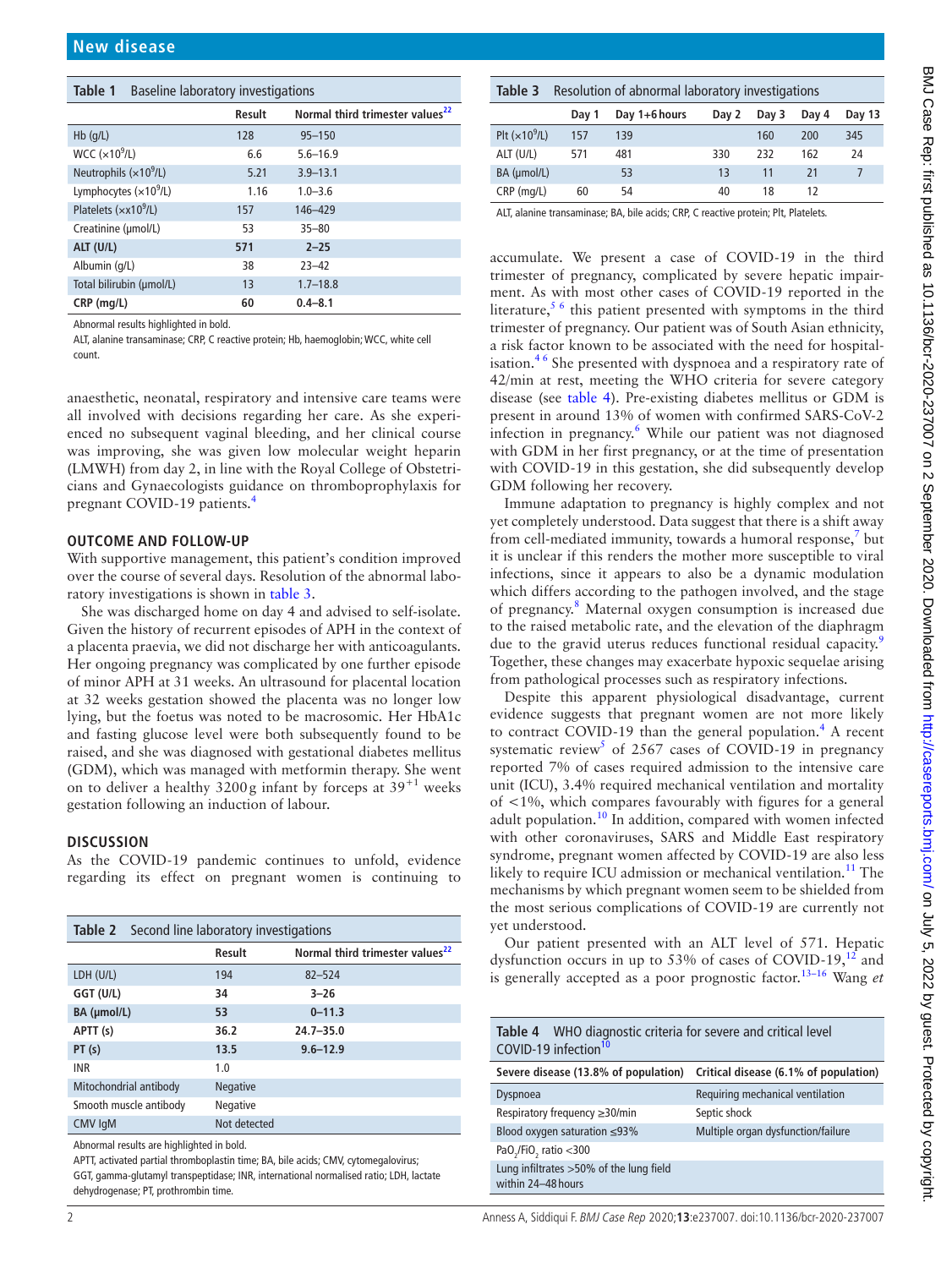$a^{16}$  and Huang *et al*<sup>[14](#page-2-13)</sup> both reported higher levels of ALT in COVID-19 patients who required ICU care compared with those who did not, but of note is that the average ALT levels reported in these studies (35U/L and 49U/L, respectively) were significantly lower than the presenting ALT level in our patient. Chen *et al*<sup>17</sup> reported one case of COVID-19 where the ALT was 7590U/L, but the clinical outcome for this case was not specifically discussed. There is currently no data investigating whether increasing degrees of hepatic dysfunction confer increased risk of adverse clinical outcomes, or whether prognostic markers for the general population can be specifically applied to a pregnant population.

The additional finding of an elevated BA level created a diagnostic uncertainty in this patient, as it raised the possibility that the hepatic dysfunction could be related to a coexisting obstetric cause, such as OC, rather than COVID-19. The pathogenesis of OC is multifactorial, but likely to result from inhibitory effects of oestrogen and progesterone on hepatic uptake and efflux of BA, in genetically susceptible women.<sup>18</sup> Our patient did have a history of OC in her first pregnancy; however, she was not currently experiencing any typical OC symptoms of pruritus particularly affecting the hands and feet. The resolution of the BA level, which mirrored her clinical improvement from the viral symptoms, also did not fit with a diagnosis of OC, which would typically see the BA level normalise postnatally.

Proposed mechanisms for hepatic injury in COVID-19 include secondary inflammatory or hypoxic-mediated change, or primary infection of the hepatocytes by the virus.<sup>12</sup> <sup>19</sup> Histological evidence from postmortems of COVID-19 patients has shown ballooning and apoptosis of hepatocytes, as well as inflammation and central lobular necrosis.[19](#page-3-4) BA can also be elevated in acute viral hepatitis, possibly due to an impaired ability of the hepatocytes to uptake BA from the portal circulation. $<sup>2</sup>$ </sup>

Interestingly though, SARS-CoV-2 has been shown to infect cells by binding to the ACE2 receptor, which is only expressed in low levels on hepatocytes. In contrast, bile ducts cells express high levels of the ACE2 receptor.<sup>19</sup> It is possible therefore, that the hepatic injury seen in COVID-19 is secondary to viral infection of the biliary tree and the resulting bile duct dysfunction causes accumulation of toxic BA within the hepatocytes, and hepatic damage.

In addition to her respiratory symptoms, our patient presented with a minor volume PV bleed, as well as deranged clotting function. The clotting abnormality could have been directly due to the COVID-19 infection, which can be associated with mild elevations in prothrombin time and activated partial thromboplastin time, $\frac{2i}{r}$  or secondary to the hepatic dysfunction. COVID-19 is also associated with vascular endothelial dysfunction, and the potential for thromboembolic complications.<sup>[21](#page-3-6)</sup> The risk of bleeding therefore had to be carefully balanced against the risk of venous thromboembolism in this patient. Anticoagulating this patient would have increased the risk of a larger volume PV bleed, and if delivery of the foetus had become necessary, it would have increased the possibility of her requiring a general anaesthetic, which is an aerosol generating procedure. We therefore chose to delay administration of thromboprophylaxis until day 2 of her admission, and omit it at discharge.

Pregnant women with COVID-19 have high rates of preterm birth, which is usually iatrogenic.<sup>5</sup> In contrast, the patient presented in this report went on to deliver a healthy neonate at term.

The rate of neonatal SARS-CoV-2 positivity in large systematic reviews and population cohort studies<sup>56</sup> is around 1%–2%, but

## **Learning points**

- ► Up to 53% of COVID-19 cases will present with abnormal liver function, but there are no data on whether increasing dysfunction correlates with increased likelihood of adverse outcome.
- ► Hepatic injury in COVID-19 may be secondary to bile duct infection and dysfunction.
- ► Pregnant women with, or recovered from, COVID-19 are recommended to have LMWH thromboprophylaxis, but this should be judged on the individual clinical picture for each patient.

evidence regarding the risk of intrauterine transmission remains inadequate and requires further investigation.

**Contributors** Patient was under the care of FS. Report was written by AA. Supervised by FS.

**Funding** The authors have not declared a specific grant for this research from any funding agency in the public, commercial or not-for-profit sectors.

**Competing interests** None declared.

**Patient consent for publication** Obtained.

**Provenance and peer review** Not commissioned; externally peer reviewed.

This article is made freely available for use in accordance with BMJ's website terms and conditions for the duration of the covid-19 pandemic or until otherwise determined by BMJ. You may use, download and print the article for any lawful, non-commercial purpose (including text and data mining) provided that all copyright notices and trade marks are retained.

#### **REFERENCES**

- <span id="page-2-0"></span>1 World Health Organisation. Novel Coronavirus [Internet], 2020. Available: [http://](http://www.moh.gov.sa/en/CoronaNew/PressReleases/Pages/default.aspx) [www.moh.gov.sa/en/CoronaNew/PressReleases/Pages/default.aspx](http://www.moh.gov.sa/en/CoronaNew/PressReleases/Pages/default.aspx)
- <span id="page-2-1"></span>2 World Health Organisation. Statement on the second meeting of the International Health Regulations (2005) Emergency Committee regarding the outbreak of novel coronavirus (2019-nCoV) [Internet], 2020. Available: [https://www.who.int/news](https://www.who.int/news-room/detail/30-01-2020-statement-on-the-second-meeting-of-the-international-health-regulations-(2005)-emergency-committee-regarding-the-outbreak-of-novel-coronavirus-(2019-ncov))[room/detail/30-01-2020-statement-on-the-second-meeting-of-the-international](https://www.who.int/news-room/detail/30-01-2020-statement-on-the-second-meeting-of-the-international-health-regulations-(2005)-emergency-committee-regarding-the-outbreak-of-novel-coronavirus-(2019-ncov))[health-regulations-\(2005\)-emergency-committee-regarding-the-outbreak-of-novel](https://www.who.int/news-room/detail/30-01-2020-statement-on-the-second-meeting-of-the-international-health-regulations-(2005)-emergency-committee-regarding-the-outbreak-of-novel-coronavirus-(2019-ncov))[coronavirus-\(2019-ncov\)](https://www.who.int/news-room/detail/30-01-2020-statement-on-the-second-meeting-of-the-international-health-regulations-(2005)-emergency-committee-regarding-the-outbreak-of-novel-coronavirus-(2019-ncov))
- <span id="page-2-2"></span>3 World Health Organization. Coronavirus disease situation report – 197. World Health Organization, 2020.
- <span id="page-2-3"></span>4 Royal College of Obstetricians and Gynaecologists, Royal College of Midwives, Royal College of Paediatrics and Child Health PHE and HPS. Coronavirus (COVID-19) infection in pregnancy. information for healthcare professionals. version 11. Centers for Disease Control and Prevention, 2020.
- <span id="page-2-4"></span>5 Khalil A, Kalafat E, Benlioglu C, et al. SARS-CoV-2 infection in pregnancy: a systematic review and meta-analysis of clinical features and pregnancy outcomes. [EClinicalMedicine](http://dx.doi.org/10.1016/j.eclinm.2020.100446) 2020:100446.
- <span id="page-2-5"></span>6 Knight M, Bunch K, Vousden N, et al. Characteristics and outcomes of pregnant women hospitalised with confirmed SARS-CoV-2 infection in the UK a national cohort study using the UK obstetric surveillance system (UKOSS). BMJ 2020;369:m2107.
- <span id="page-2-6"></span>7 Morelli S, Mandal M, Goldsmith LT, et al. The maternal immune system during pregnancy and its influence on fetal development. [Res Rep Biol](http://dx.doi.org/10.2147/RRB.S80652) 2015;6:171-89.
- <span id="page-2-7"></span>8 Mor G, Cardenas I. The immune system in pregnancy: a unique complexity. Am J [Reprod Immunol](http://dx.doi.org/10.1111/j.1600-0897.2010.00836.x) 2010;63:425–33.
- <span id="page-2-8"></span>9 Nelson-Piercy C. Handbook of obstetric medicine. 5th edn. Boca Raton, FL, USA: CRC Press, 2015.
- <span id="page-2-9"></span>10 Aylward B, Liang W. Report of the WHO-China joint mission on coronavirus disease 2019 (COVID-19). WHO-China Jt mission coronavirus dis 2019, 2020: 16–24. [https://www.who.](https://www.who.int/docs/default-source/coronaviruse/who-china-joint-mission-on-covid-19-final-report.pdf) [int/docs/default-source/coronaviruse/who-china-joint-mission-on-covid-19-final-report.pdf](https://www.who.int/docs/default-source/coronaviruse/who-china-joint-mission-on-covid-19-final-report.pdf)
- <span id="page-2-10"></span>11 Di Mascio D, Khalil A, Saccone G, et al. Outcome of coronavirus spectrum infections (SARS, MERS, COVID 1 -19) during pregnancy: a systematic review and meta-analysis. [Am J Obstet Gynecol MFM](http://dx.doi.org/10.1016/j.ajogmf.2020.100107) 2020:100107.
- <span id="page-2-11"></span>12 Zhang C, Shi L, Wang F-S. Liver injury in COVID-19: management and challenges. [Lancet Gastroenterol Hepatol](http://dx.doi.org/10.1016/S2468-1253(20)30057-1) 2020;5:428–30.
- <span id="page-2-12"></span>13 Zhou F, Yu T, Du R, et al. Clinical course and risk factors for mortality of adult inpatients with COVID-19 in Wuhan, China: a retrospective cohort study. [Lancet](http://dx.doi.org/10.1016/S0140-6736(20)30566-3) 2020;395:1054–62.
- <span id="page-2-13"></span>14 Huang C, Wang Y, Li X, et al. Clinical features of patients infected with 2019 novel coronavirus in Wuhan, China. [Lancet](http://dx.doi.org/10.1016/S0140-6736(20)30183-5) 2020;395:497-506.